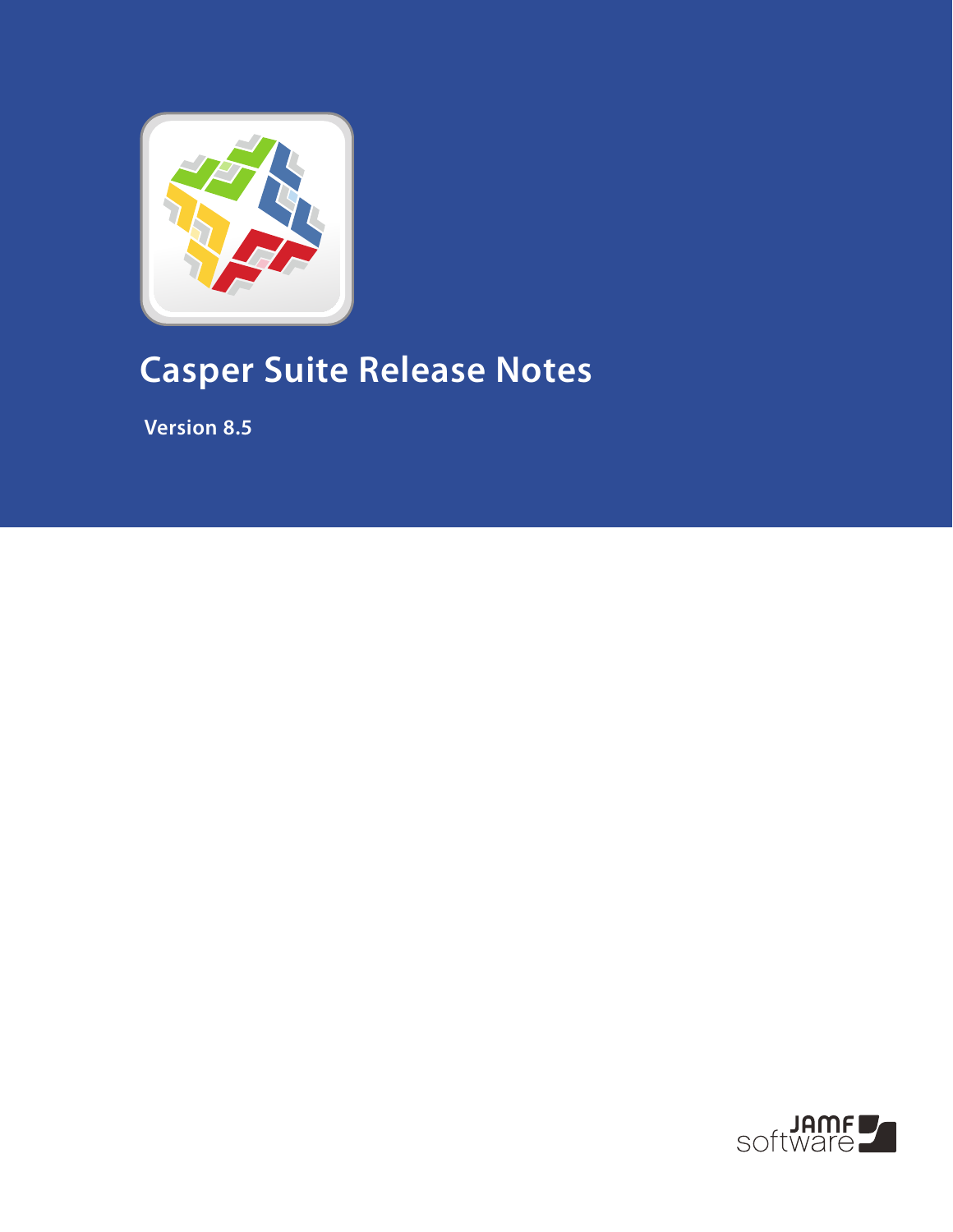**JAMF Software, LLC** © 2012 JAMF Software, LLC. All rights reserved.

JAMF Software has made all efforts to ensure that this guide is accurate.

JAMF Software 301 4th Ave S Suite 1075 Minneapolis, MN 55415-1039 (612) 605-6625

Apache Tomcat and Tomcat are trademarks of the Apache Software Foundation.

Apple, the Apple logo, and Mac OS X are trademarks of Apple Inc., registered in the U.S. and other countries.

Casper Admin, Casper Imaging, Casper Remote, the Casper Suite, Composer, JAMF Software, the JAMF Software logo, JAMF Software Server (JSS), and Self Service are trademarks of JAMF Software, LLC, registered in the U.S. and other countries.

Intel is a registered trademark of the Intel Corporation in the U.S. and other countries.

iOS is a trademark or registered trademark of Cisco in the U.S. and other countries.

Maker's Mark is a registered trademark of Beam Global Spirits & Wine, Inc.

Oracle and Java are registered trademarks of Oracle and/or its affiliates. Other names may be trademarks of their respective owners.

All other products and service names mentioned are the trademarks of their respective companies.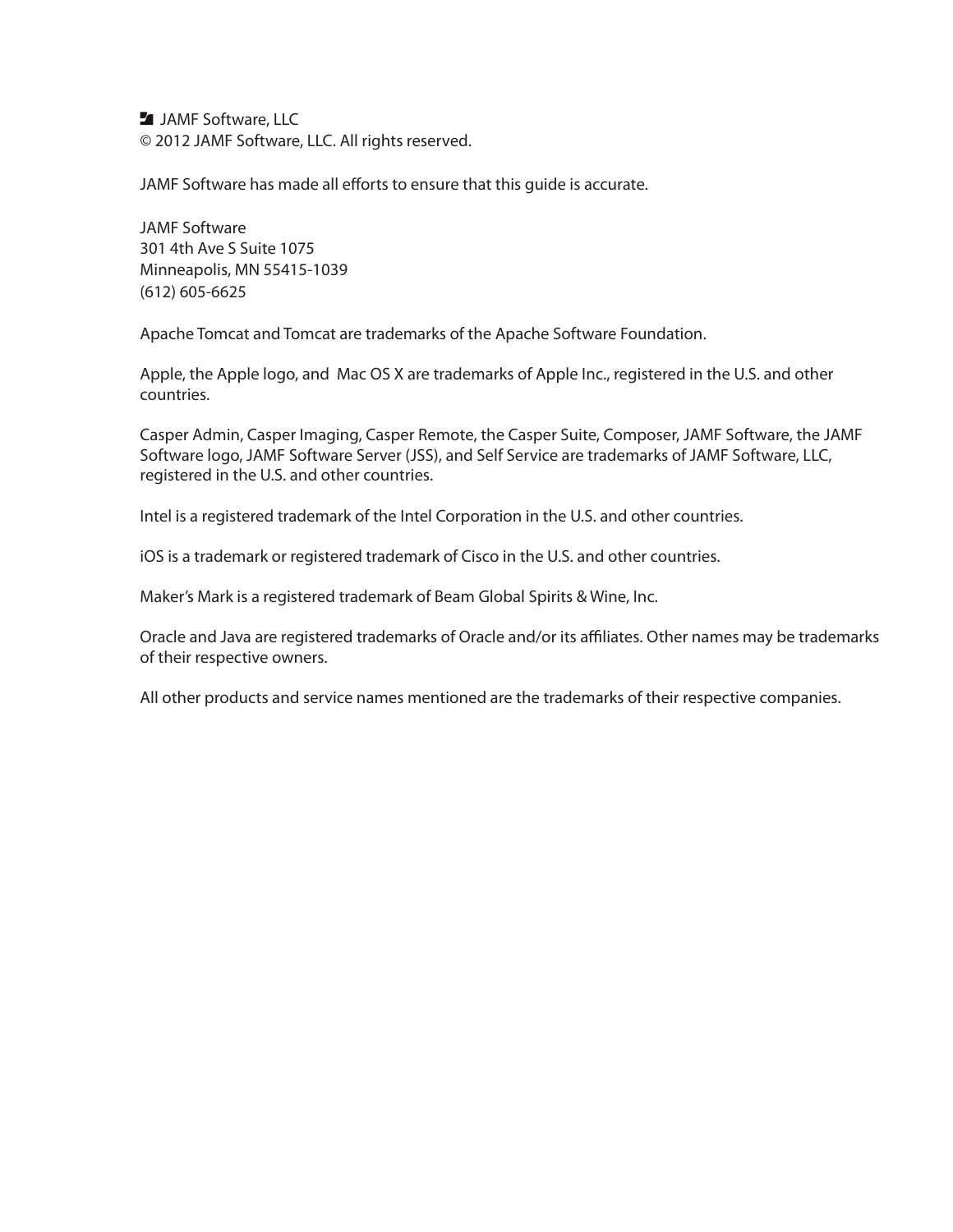## **Contents**

#### **What's New in This Release**

- **Installation**
- Compatibility
- Upgrading the Casper Suite on Mac OS X Server
- Upgrading the JSS to Mac OS X Server 10.7

#### **Implemented Feature Requests in 8.5**

- Composer
- JAMF Software Server
- Recon
- Self Service

#### **Bug Fixes and Enhancements in 8.5**

- Casper Admin
- Casper Imaging
- Casper Remote
- Composer
- jamfHelper
- JAMF Software Server
- JSS Database Utility
- JSS Installer for Windows
- Recon
- Recon.exe
- Self Service
- /usr/sbin/jamf (jamf binary)
- **Implemented Feature Requests in 8.51**
- **Bug Fixes and Enhancements in 8.51**
- Casper Admin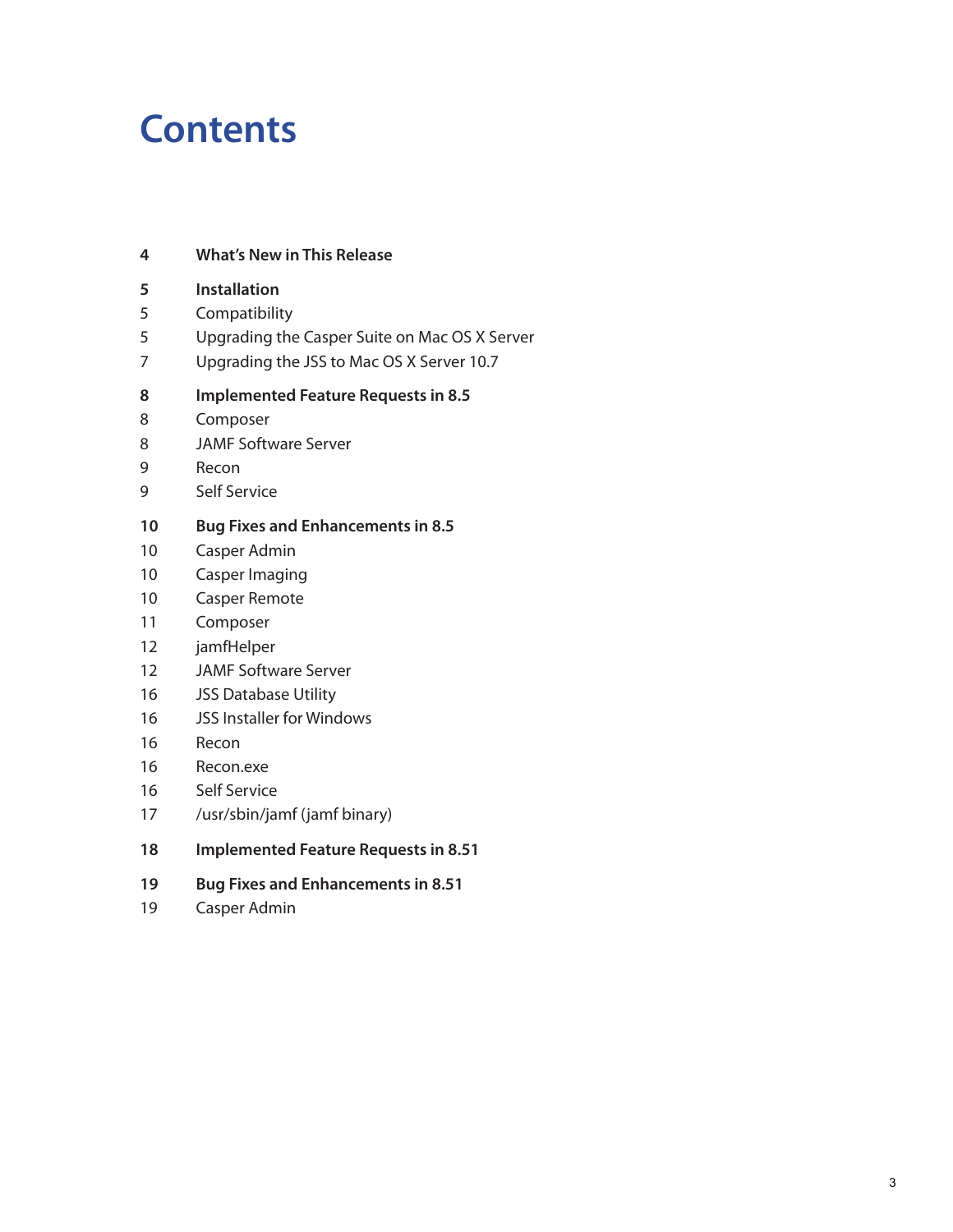## **What's New in This Release**

The following features are new in the Casper Suite v8.5:

- **eBook distribution.** The JSS allows you to distribute in-house eBooks, eBooks available in the iBookstore, and VPP codes for eBooks. Supported eBook file formats include iBooks files (.ibooks), ePub files (.epub), and PDF files.
- **Remote commands for Mac OS X 10.7 (Lion).** The JSS allows you to run remote lock, remote unmanage, and remote wipe commands on Mac OS X 10.7 computers.
- **Connected mobile device enrollment with Apple Configurator.** The JSS allows you to enroll connected devices with Apple Configurator.
- **Target Mode Imaging**. You can image computers in mass by booting them to target disk mode and connecting them to a host computer via FireWire or Thunderbolt.
- **Winclone 3 support**. You can deploy a Winclone 3 image to a partition.

For a complete list of implemented feature requests, bug fixes, and enhancements, see the "Implemented Feature Requests" and "Bug Fixes and Enhancements" sections.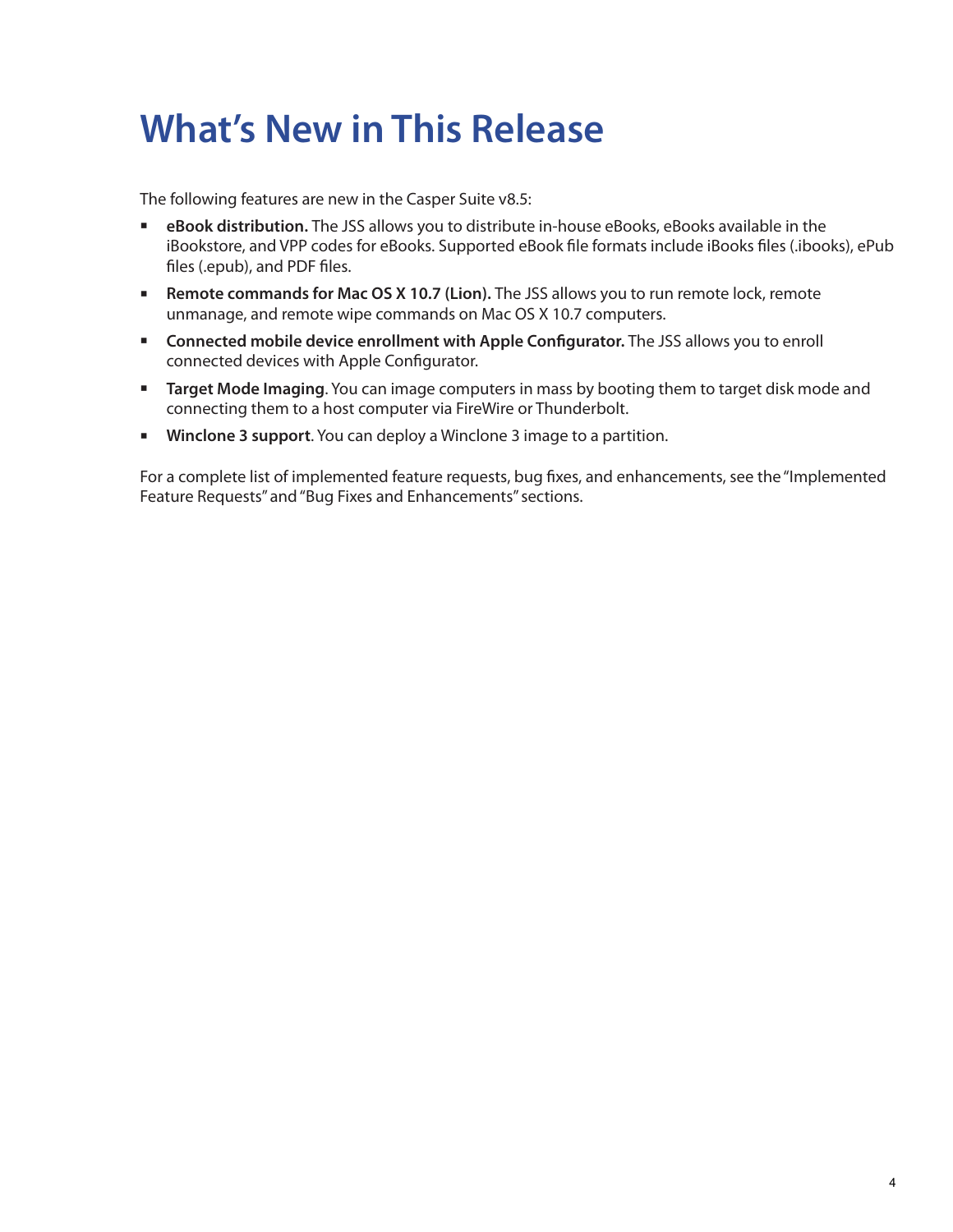## **Installation**

## **Compatibility**

JAMF Software makes every effort to ensure backwards compatibility with earlier versions of the Casper Suite. Use the most current version of the Casper Suite to take full advantage of new features and bug fixes.

Security measures built into the JSS prevent earlier versions of Casper Remote from working with newer versions of the JSS. Casper Admin also requires a JSS running the same version.

### **Upgrading the Casper Suite on Mac OS X Server**

Use the JSS Installer for Mac (JSS Installer.mpkg) to upgrade the Casper Suite on Mac OS X Server.

#### **Requirements**

A Mac computer with:

- An Intel processor
- 2 GB of RAM
- 400 MB of disk space available
- Mac OS X Server 10.6 or later
- $\blacksquare$  Java 1.6
- MySQL Enterprise Edition 5.5 or later (recommended) or MySQL Community Server 5.5 or later, available at:

<http://www.mysql.com/downloads/>

Ports 8443 and 9006 available

#### **Upgrading**

#### **To upgrade the Casper Suite:**

- 1. Back up your current database.
- 2. Copy the most current version of the JSS Installer for Mac (JSS Installer.mpkg) to the server.
- 3. Double-click the installer to open it, and then click **Continue**.
- 4. When the Introduction pane appears, click **Continue**.
- 5. Read the information on the Read Me pane, and then click **Continue**.
- 6. Select a disk on which to install the software, and then click **Continue**.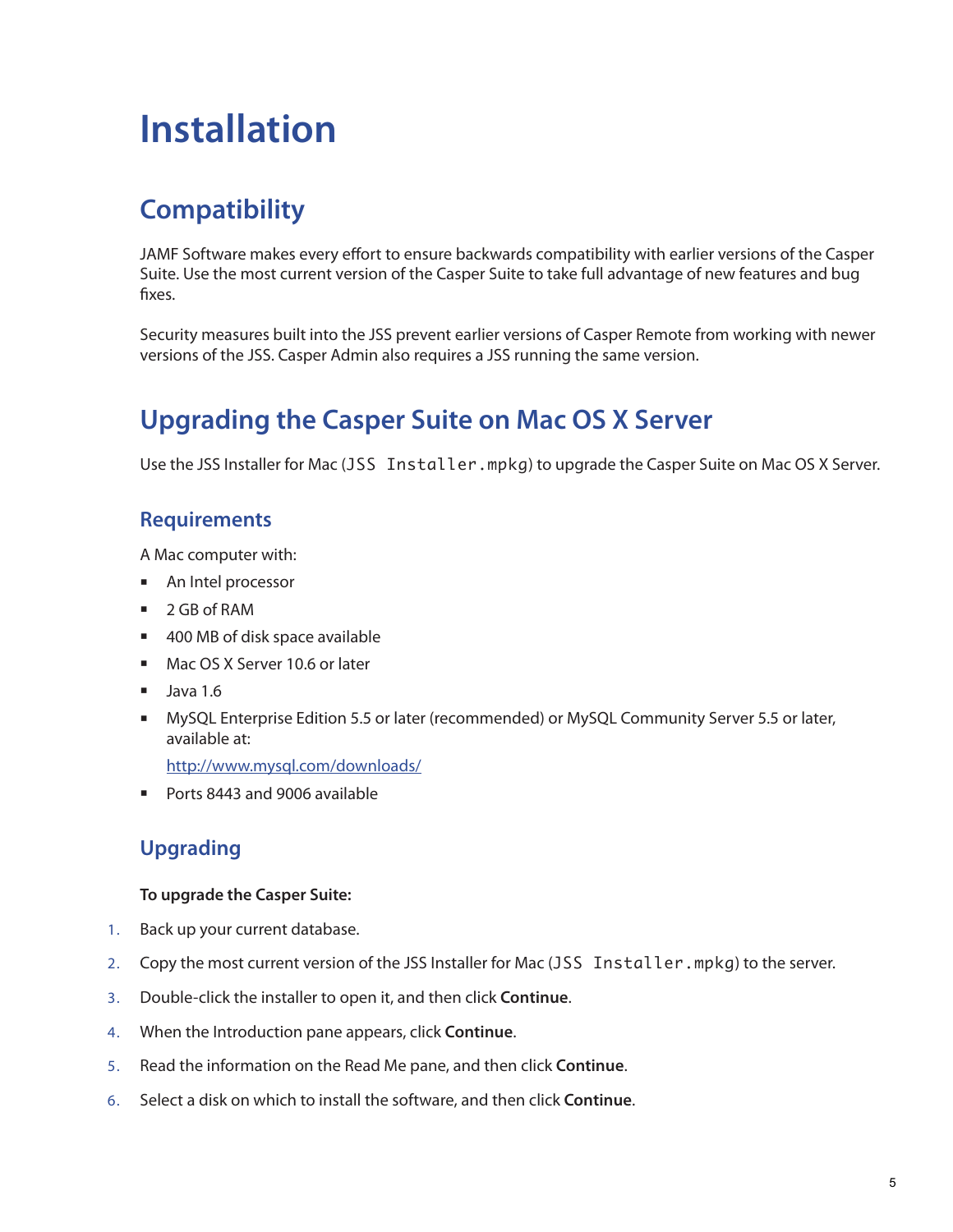7. If the Database pane appears, enter information about your MySQL database. Then, click **Continue**. The JSS Installer uses this information to connect to the existing database.

*Note:* This pane is only displayed if the database. xml file is in a custom location or contains invalid information.

- 8. Click **Install**.
- 9. Enter your administrator password when prompted, and then click **OK**.
- 10. When the upgrade is complete, follow the instructions on the Summary pane to access the JSS. Then, click **Close**.

If you scheduled database backups with the JSS Database Utility v8.2, it is recommended that you reschedule the backups using the updated version of the JSS Database Utility. (See "Backing Up the Database" in your product Administrator's Guide for detailed instructions.)

#### **Enabling Certificate-Based Communication**

If you are upgrading from the Casper Suite v8.2 or earlier, it is recommended that you enable certificatebased communication. Enabling certificate-based communication ensures that all messages from Mac OS X clients to the JSS are signed with a valid signature.

#### **To enable certificate-based communication:**

- 1. Log in to the JSS with a web browser.
- 2. Click the **Settings** tab.
- 3. Click the **Computer Management Framework Settings** link.
- 4. Click the **Security** tab.
- 5. Select the **Enable Certificate-Based Communication** checkbox.

#### **Distributing an MDM Profile for App Management**

App management with the Casper Suite is limited to devices that have an MDM profile that supports app management capabilities. Devices must be running iOS 5 to obtain this profile.

iOS 5 devices that are newly enrolled with the Casper Suite v8.3 or later automatically obtain an MDM profile with these capabilities when they are enrolled. To update the MDM profile on devices that were enrolled with the Casper Suite v8.2 or earlier, you must distribute an updated MDM profile to the Self Service web clip. When a user installs the profile on an iOS 5 device, the device has app management capabilities.

*Note:* Only devices that are enrolled by OTA invitation or enrollment URL can obtain an updated MDM profile via the Self Service web clip.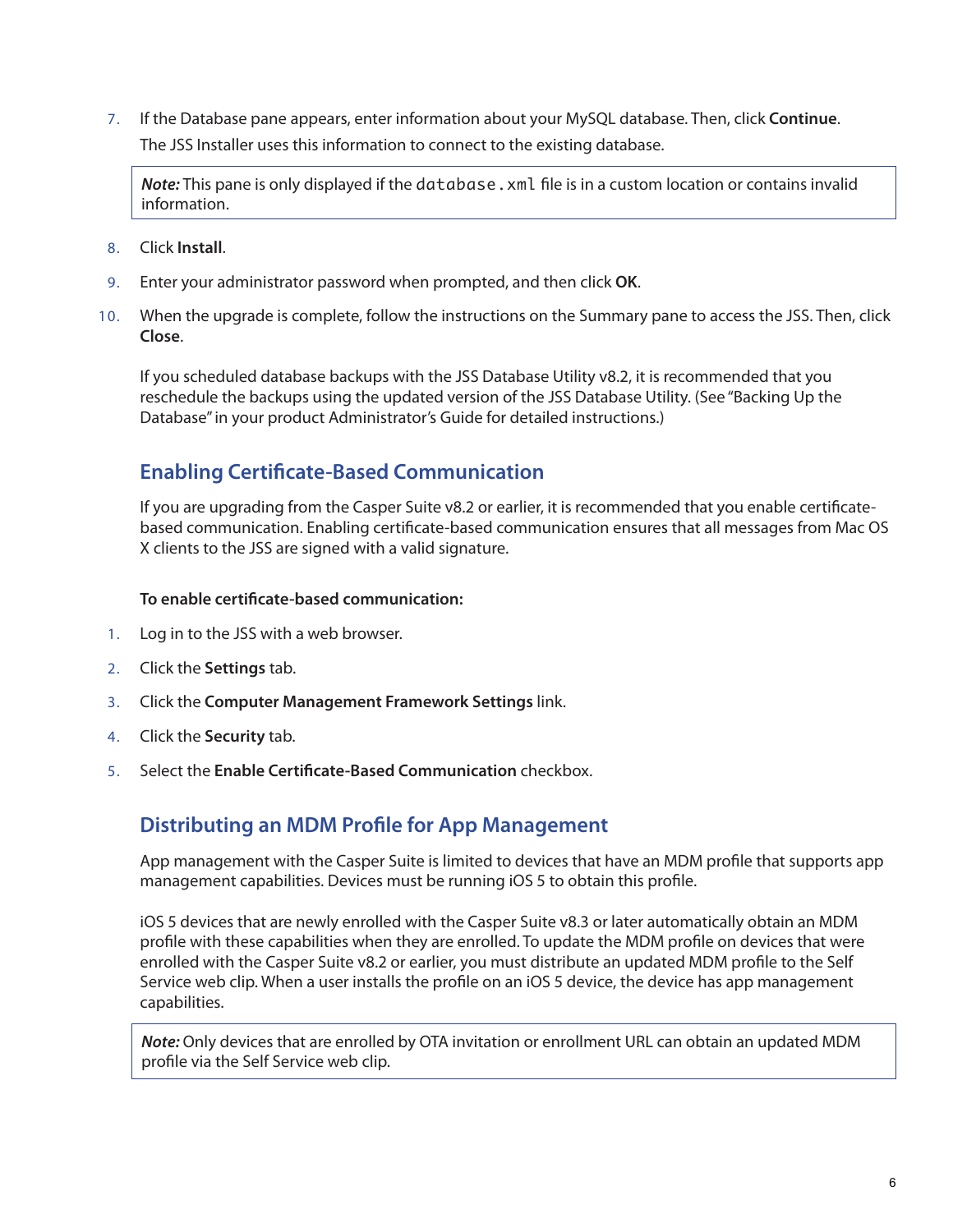#### **To distribute an updated MDM profile:**

- 1. Log in to the JSS with a web browser.
- 2. Click the **Settings** tab.
- 3. Click the **Mobile Device Management Framework Settings** link.
- 4. Ensure that the **Install Self Service Web Clip** option is selected, and then select **Prompt user to update MDM profile**.
- 5. Click **Save**.

### **Upgrading the JSS to Mac OS X Server 10.7**

Follow these instructions to upgrade the JSS to Mac OS X Server 10.7.

#### **To upgrade the JSS to Mac OS X Server 10.7:**

- 1. Back up your current database.
- 2. Upgrade from Mac OS X 10.6 to 10.7.
- 3. Install Java 1.6.
- 4. Follow the instructions for upgrading the Casper Suite.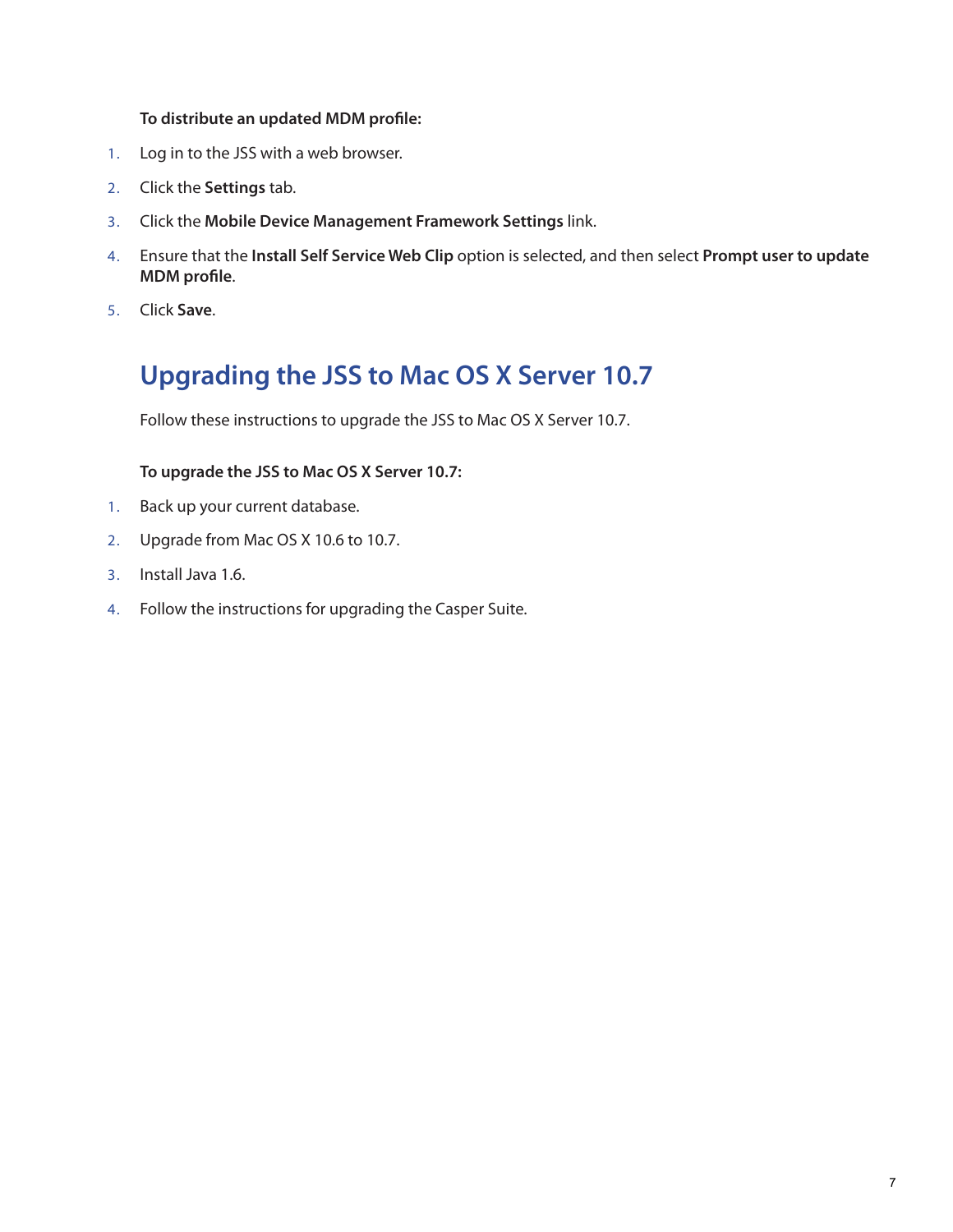# **Implemented Feature Requests in 8.5**

### **Composer**

[FR-1303] Composer allows you to add a folder to the root of a package source.

### **JAMF Software Server**

- **EXECT** [FR-0637], [FR-1113], [FR-1223], [FR-1224], [JAMF Nation [FR-110\]](https://jamfnation.jamfsoftware.com/featureRequest.html?id=110) The JSS properly displays multi-line extension attributes in inventory.
- **EXACTER-0805], [FR-1261], [JAMF Nation [FR-85\]](https://jamfnation.jamfsoftware.com/featureRequest.html?id=85), [JAMF Nation [FR-177\]](https://jamfnation.jamfsoftware.com/featureRequest.html?id=177) Advanced computer searches and** smart computer groups based on Last Contact Time include a "less than x days ago" option.
- [FR-1306] Mobile Device Details reports display the bundle size and dynamic size of apps.
- [FR-1309] Advanced computer searches and smart computer groups based on extension attributes with a data type of "Date" include "less than x days ago" option.
- [FR-1316] The app name, bundle identifier, and version number for an in-house app populate automatically when the app is added to the Mobile Device App Catalog.
- **IFMURTH THAM** THAME THAME IS NOT THAME IS NOTHER IN THAMA IS NOTHER IN THAMAL IS SERIAL NUMBER.
- **IFME IS ATTE:** JAMF Nation [FR-169](https://jamfnation.jamfsoftware.com/featureRequest.html?id=169)] Self Service policy icons are reusable.
- **IDED THE STAMF Nation [FR-195](https://jamfnation.jamfsoftware.com/featureRequest.html?id=195)] The Exchange ActiveSync payload for iOS configuration profiles includes a "No Interact 20 and F** limit" option for the Mail Days to Sync setting.
- [JAMF Nation [FR-207](https://jamfnation.jamfsoftware.com/featureRequest.html?id=207)] The JSS allows you to distribute in-house eBooks, eBooks available in the iBookstore, and VPP codes for eBooks. Supported eBook file formats include iBooks files (.ibooks), ePub files (.epub), and PDF files.
- [JAMF Nation [FR-231](https://jamfnation.jamfsoftware.com/featureRequest.html?id=231)] The JSS allows you to run remote lock, remote unmanage, and remote wipe commands on Mac OS X 10.7 computers.
- **JAMF Nation [FR-236](https://jamfnation.jamfsoftware.com/featureRequest.html?id=236)] The Self Service web clip properly displays app names and descriptions that** contain special characters.
- [JAMF Nation [FR-249](https://jamfnation.jamfsoftware.com/featureRequest.html?id=249)] Network segments can be sorted by display name, starting address, and ending address.
- [JAMF Nation [FR-317](https://jamfnation.jamfsoftware.com/featureRequest.html?id=317)] Mobile devices are listed in alphabetical order when assigning individual devices to a scope.
- [JAMF Nation [FR-336](https://jamfnation.jamfsoftware.com/featureRequest.html?id=336)] The JSS homepage displays a warning when an APNs certificate is due to expire in 30 days or less.
- [JAMF Nation [FR-353](https://jamfnation.jamfsoftware.com/featureRequest.html?id=353)] The JSS allows you to re-upload a VPP codes spreadsheet without losing the redemption status for existing VPP codes.
- **If CLAMF Nation FR[-363](https://jamfnation.jamfsoftware.com/featureRequest.html?id=363)] In the Mobile Device App Catalog, the "Deploy Automatically" option in the** "Deployment" pop-up menu now reads "Prompt User to Install."
- **IFF 1980** JAMF Nation [FR-380](https://jamfnation.jamfsoftware.com/featureRequest.html?id=380)] The JSS allows you to add a user name field to the default mobile device inventory search results.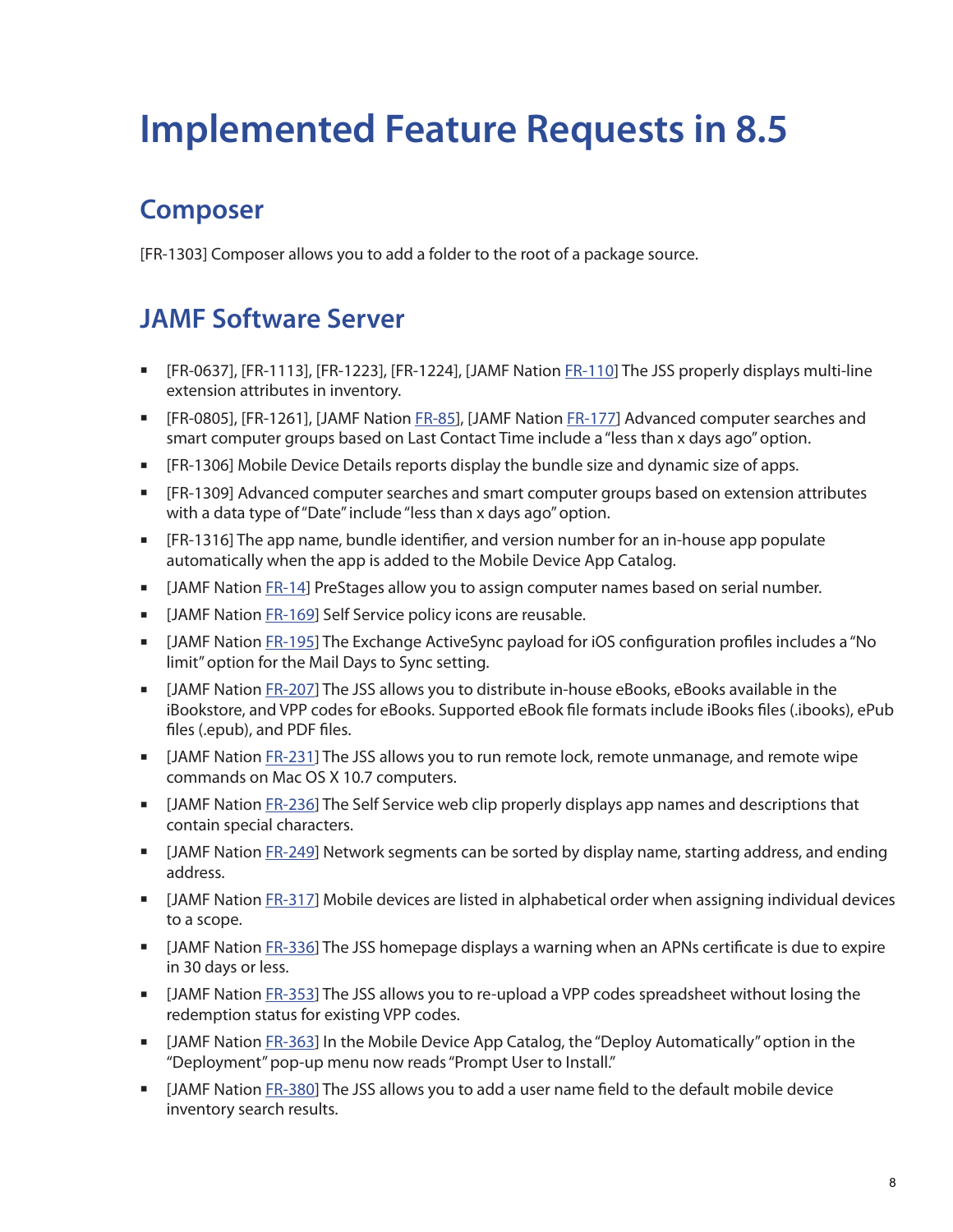### **Recon**

- [FR-1313] The **Do not scan IPs of computers already in the JSS** checkbox is selected by default.
- **IFME IS AMF Nation [FR-331](https://jamfnation.jamfsoftware.com/featureRequest.html?id=331)] Network scanner settings can be saved and renamed.**

## **Self Service**

[FR-1000] The name of the Self Service application can be customized from the JSS.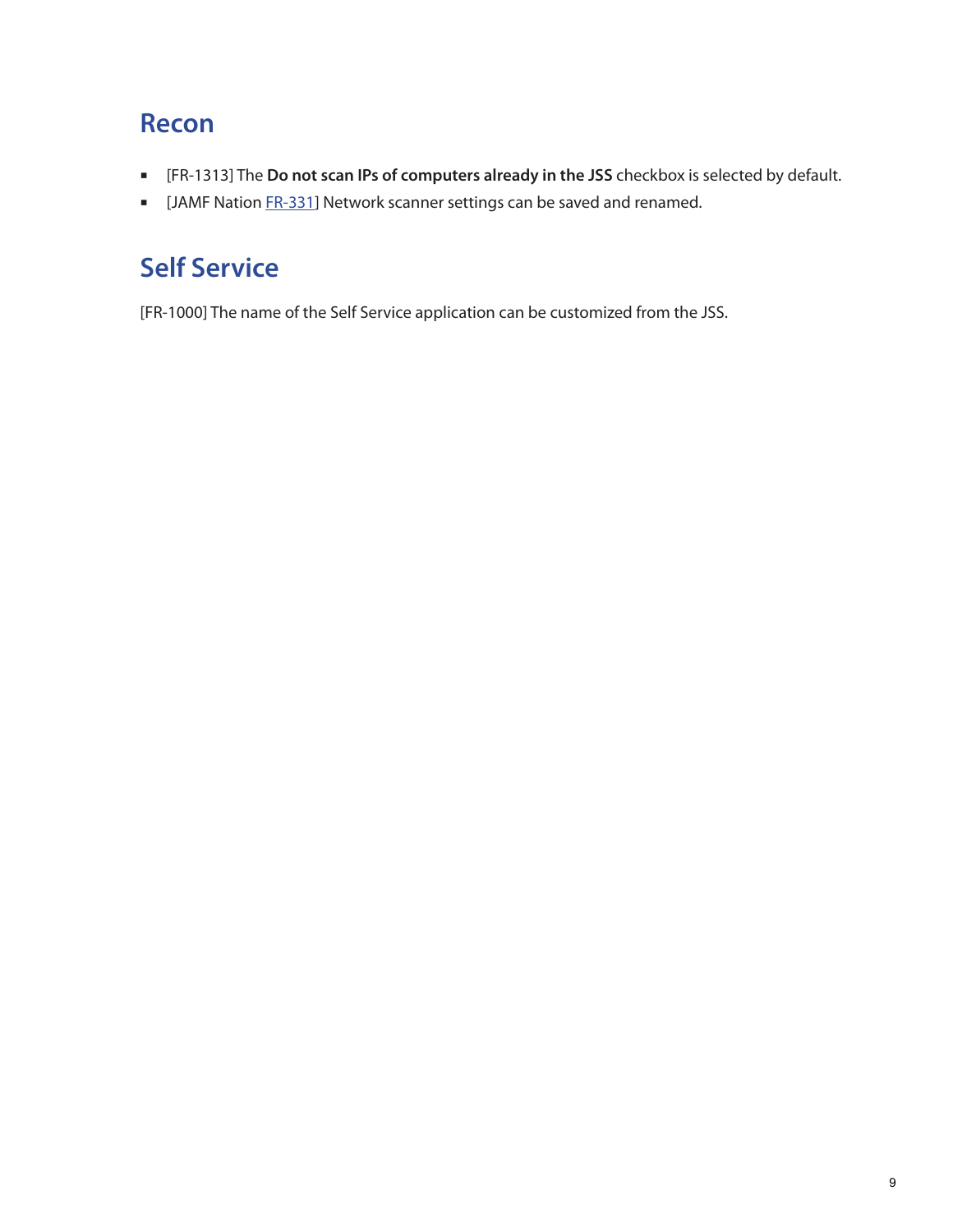# **Bug Fixes and Enhancements in 8.5**

## **Casper Admin**

- [D-001655] Fixed an issue that caused compiled configurations to fail when packages that can only be installed to the boot volume are included in the configuration.
- [D-001875] Fixed an issue that prevented Casper Admin from creating a Mac OS X 10.7 installer when Time Machine is enabled.
- [D-001985] Fixed an issue that caused Casper Admin to duplicate a partition when creating a new configuration that includes a partition and a description.
- **EXECT** [D-002294] Casper Admin is more stable when running on Mac OS X 10.7.
- [D-002525] Fixed an issue that caused the JSS to install the wrong package on PowerPC computers when deploying a package that has an alternate package chosen from the **If the target is not PowerPC** pop-up menu on the Options pane.
- [D-002610] Fixed an issue that caused Casper Admin to display passwords in plain text when run on computers that cannot resolve the JSS URL.
- [D-002701] Fixed an issue that caused Casper Admin to incorrectly return an error when compiling a configuration with a package that has "Error" in the name.
- [D-002704] Casper Admin now displays a message if there are no installation options available for a Mac OS X installer.

#### **Casper Imaging**

- [D-002294] Casper Imaging is more stable when running on Mac OS X 10.7.
- [D-002544] Fixed an issue that caused Casper Imaging to crash when writing network settings on a drive without an existing /Library/Preferences/SystemConfiguration/preferences. plist file.
- [D-002592] Fixed an issue that prevented Casper Imaging from setting the name on the target partition if the name contains an apostrophe (').
- [D-002740] Fixed an issue that prevented Casper Imaging from enrolling a computer with the JSS when initially saving Autorun data for the computer.
- [D-002745] Fixed an issue that prevented Casper Imaging from displaying packages for secondary partitions in the correct order.
- **•** [D-002745] Fixed an issue that caused Casper Imaging to install the jamfHelper into the wrong directory if a copy already exists in the base image.

### **Casper Remote**

 [D-001887] Fixed an issue that prevented Casper Remote from displaying the progress for a large package installation from a distribution point with HTTP downloads enabled.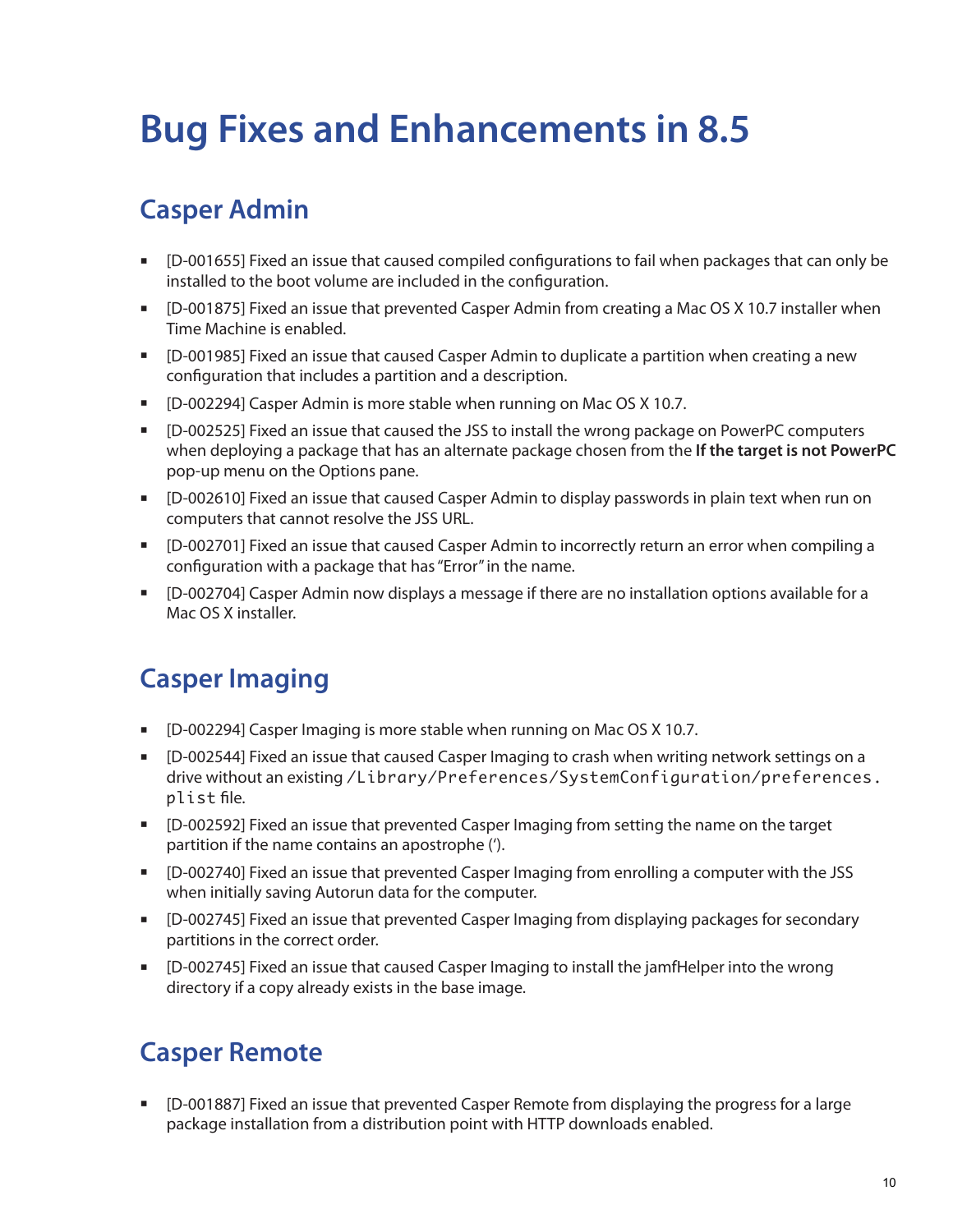- [D-002294] Casper Remote is more stable when running on Mac OS X 10.7.
- [D-002558] Fixed an issue that prevented Casper Remote from connecting to the JSS if the JSS contains a computer record with an IP address of "null".
- **EXTED-002596] Fixed an issue that caused Casper Remote to create an invalid shell on the temporary** account during a screen sharing session. This prevents you from launching Terminal on the client computer during screen sharing.
- [D-002628] Fixed an issue that prevented Casper Remote from prompting users to allow or deny screen sharing.
- [D-002630] Fixed an issue that caused Casper Remote to allow a screen sharing session to take place even if the user denies the request to screen share.

#### **Composer**

- [D-000821] Fixed an issue that caused Composer to return an error when building packages on a volume with more than 2 TB of free space.
- [D-002510] Composer now displays a more accurate error message when attempting to save a DMG to a location that the user does not have write access to.
- [D-002530] Composer now creates the expected file structure when a folder containing one of the following directories is dragged into the Sources list:

/Applications/ /Developer/ /Library/ /System/ /Users/ /bin/ /private/ /sbin/ /usr/

 [D-002576] Composer now allows you to copy user data from a non-standard location to the standard location when creating a package source.

This was also submitted as a feature request in JAMF Nation. View it in JAMF Nation at:

<https://jamfnation.jamfsoftware.com/featureRequest.html?id=213>

- **•** [D-002579] Fixed an issue that prevented Composer from capturing data for users named "administrator" when taking a normal snapshot.
- [D-002598] Fixed an issue that prevented Composer from displaying the contents of a package source when the package source is renamed.
- [D-002600] Fixed an issue that caused Composer to crash when replacing a file in a package source.
- [D-002605] Fixed an issue that caused Composer to crash when Option-clicking a folder in a package source to expand the folder.
- [D-002606] Composer now displays a "Delete" option when Control-clicking (or right-clicking) multiple selected files.

This was also submitted as a feature request in JAMF Nation. View it in JAMF Nation at: <https://jamfnation.jamfsoftware.com/featureRequest.html?id=241>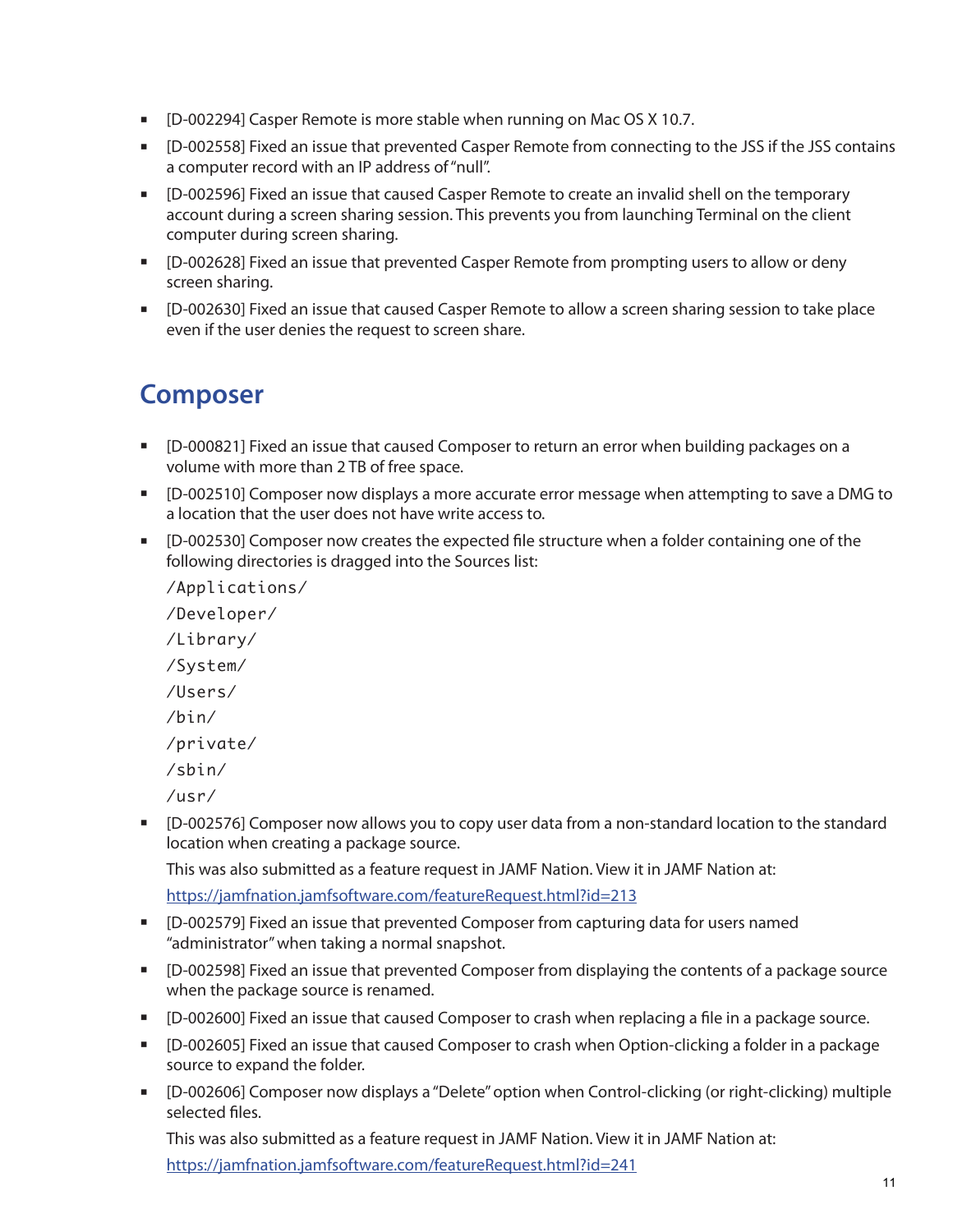- [D-002612] Fixed an issue that caused Composer to change uppercase letters in a bundle identifier to lowercase.
- [D-002620] Fixed an issue that caused Composer to duplicate directories when creating more than one directory in a package source.
- [D-002621] Fixed an issue that caused Composer to delete a package source when pressing Command + Delete twice in a row to remove two files from a package source.
- [D-002622] Fixed an issue that caused Composer to duplicate files when manually adding a file or directory to a package source.

## **jamfHelper**

[D-002460] Fixed an issue that prevented the jamfHelper from displaying more than one message to users after launching.

#### **JAMF Software Server**

- [D-000509] Fixed an issue that prevented the JSS from adding a user group to the scope for a policy when you type the user group name and press the Enter key.
- [D-001264] Fixed an issue that caused the JSS to incorrectly add a record to the Location History for a computer.
- [D-001524] Fixed an issue that caused enrollment profiles downloaded from the JSS to contain keys that are not recognized by iPCU.
- [D-002085] Fixed an issue that caused the JSS to report an inaccurate number of unmanaged computers in General settings.
- $\blacksquare$  [D-002151] The JSS now displays a warning when trying to install a Mac OS X configuration profile if certificate-based communication and push notifications for Mac OS X 10.7 clients are not enabled.
- [D-002152] Fixed an issue that prevented JSS sessions in Firefox from being fully terminated after logging out.
- [D-002172] Updated the description of the Self Service web clip **Install All** button in the *Casper Suite Administrator's Guide* and the JSS interface for clarity.
- [D-002200] Fixed an issue that prevented the JSS from removing a managed app from mobile devices if the app was installed from the Self Service web clip.
- [D-002217] Fixed an issue that prevented the JSS from automatically deploying an App Store app to a mobile device if the app was previously installed from the App Store and then removed.
- [D-002230] Fixed an issue that prevented advanced mobile device app searches from being viewed in CSV, Tab, or XML formats.
- [D-002286] Fixed an issue that allowed duplicate user names to be added to the Global Exemption list for restricted software.
- [D-002288] Fixed an issue that caused the Global Exemption list for restricted software to re-sort itself.
- [D-002295] Switching the level (computer-level or user-level) of a Mac OS X configuration profile in the JSS now removes the profile from the section of System Preferences that it was previously displayed in on client computers.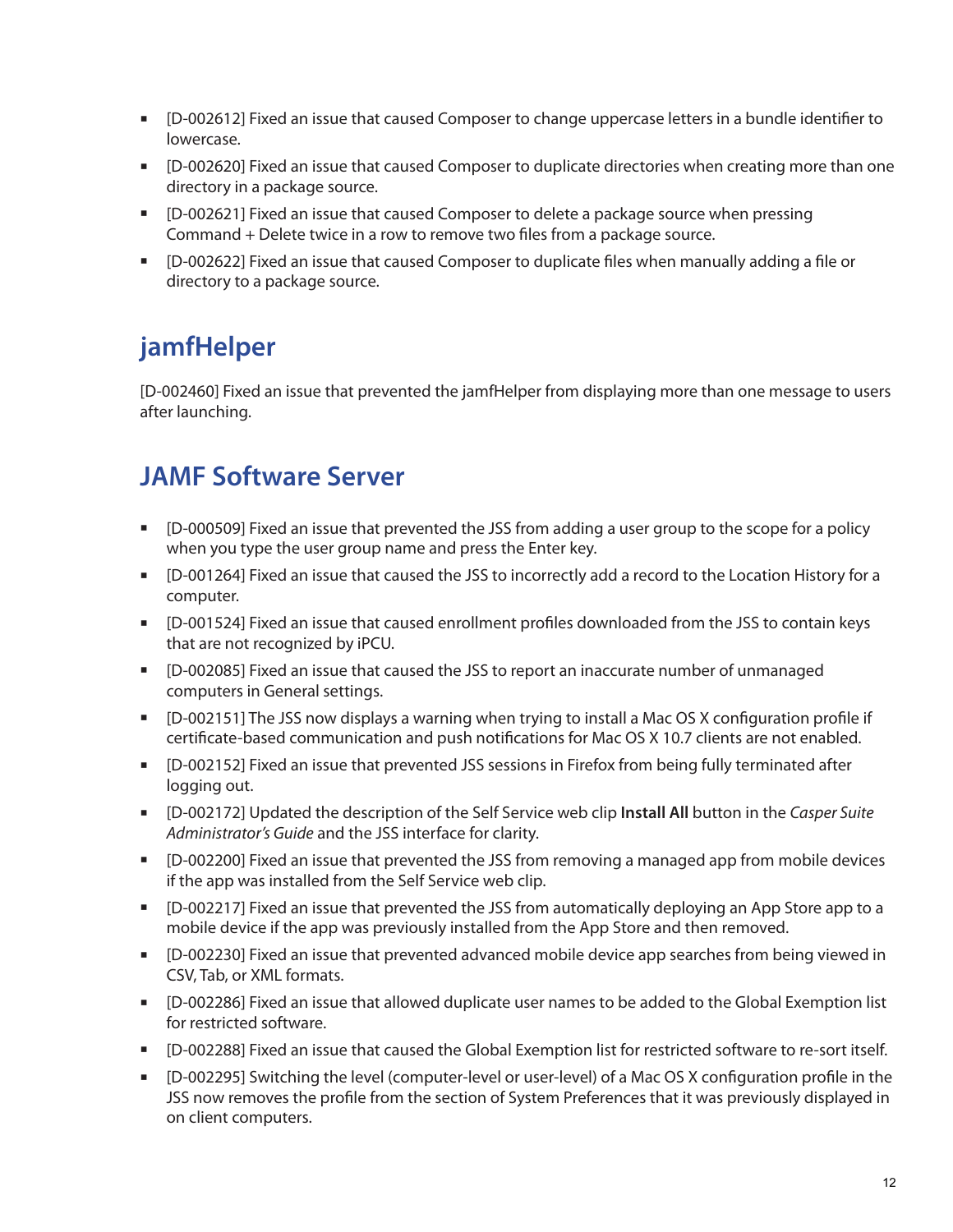- [D-002297] Fixed an issue that prevented the JSS from properly executing Windows scripts that contain an ampersand (&).
- [D-002304] Fixed an issue that prevented the JSS from dynamically updating the membership for smart computer groups based on Last Contact Time criteria.
- [D-002307] Fixed an issue that prevented the "Recent Items Settings" managed preference in the com. apple.recentitems template from applying to Mac OS X 10.6 and 10.7 computers.
- [D-002308] Fixed an issue that caused the JSS to display "MacBook Pro (Early 2011)" as the model name for MacBook Pros from late 2011.
- [D-002309] Fixed an issue that caused smart mobile device groups based on Capacity criteria to return all mobile devices.
- [D-002310] The JSS now allows you to enter a share name of up to 255 characters when adding a distribution point.
- [D-002319] Fixed an issue that prevented users from simultaneously installing multiple managed App Store apps with VPP codes.
- [D-002356] Fixed an issue that prevented the JSS from storing imaging information for computers imaged with a PreStage.
- [D-002364] Fixed an issue that caused the Policy Assistant in the JSS to incorrectly prevent you from adding a script with a priority of "At Reboot".
- [D-002369] Fixed an issue that prevented the "Managed Home Sync Inclusions" and "Managed Home Sync Exclusions" managed preferences in the com.apple.homeSync template from applying to computers.
- [D-002373] Fixed an issue that prevented users from installing an App Store app from the Self Service web clip if the users canceled the installation during a previous attempt.
- [D-002376] Fixed an issue that caused the JSS to allow invalid file types to be uploaded when using the Push Notification Certificate Assistant.
- [D-002378] Fixed an issue that caused advanced mobile device searches based on Bluetooth or WiFi MAC address criteria to return all mobile devices.
- [D-002394] Fixed an issue that caused the JSS to overwrite purchasing information for a mobile device when updating the MDM profile on the device.
- [D-002409] Fixed an issue that prevented the JSS from updating the membership for a smart computer group with IP Address criteria set to "not like".
- [D-002443] Fixed an issue that caused the JSS to clear the settings for an iOS or a Mac OS X configuration profile payload when uploading a file to the payload.
- [D-002447] Fixed an issue that caused the JSS to write errors to Tomcat's localhost.log file when certain malformed requests came in.
- [D-002477] Fixed an issue that caused dates to include an underscore (\_) when viewing computer search results in the CSV format.
- [D-002482] Fixed an issue that caused advanced computer searches and smart computer groups to return incorrect results when an invalid name is specified for the Building or Department criteria.
- [D-002493] Fixed an issue that prevented smart mobile device groups and advanced mobile device searches based on Hardware Encryption criteria from returning accurate results.
- [D-002496] Fixed an issue that caused smart mobile device groups based on Voice Roaming Enabled criteria to include all devices.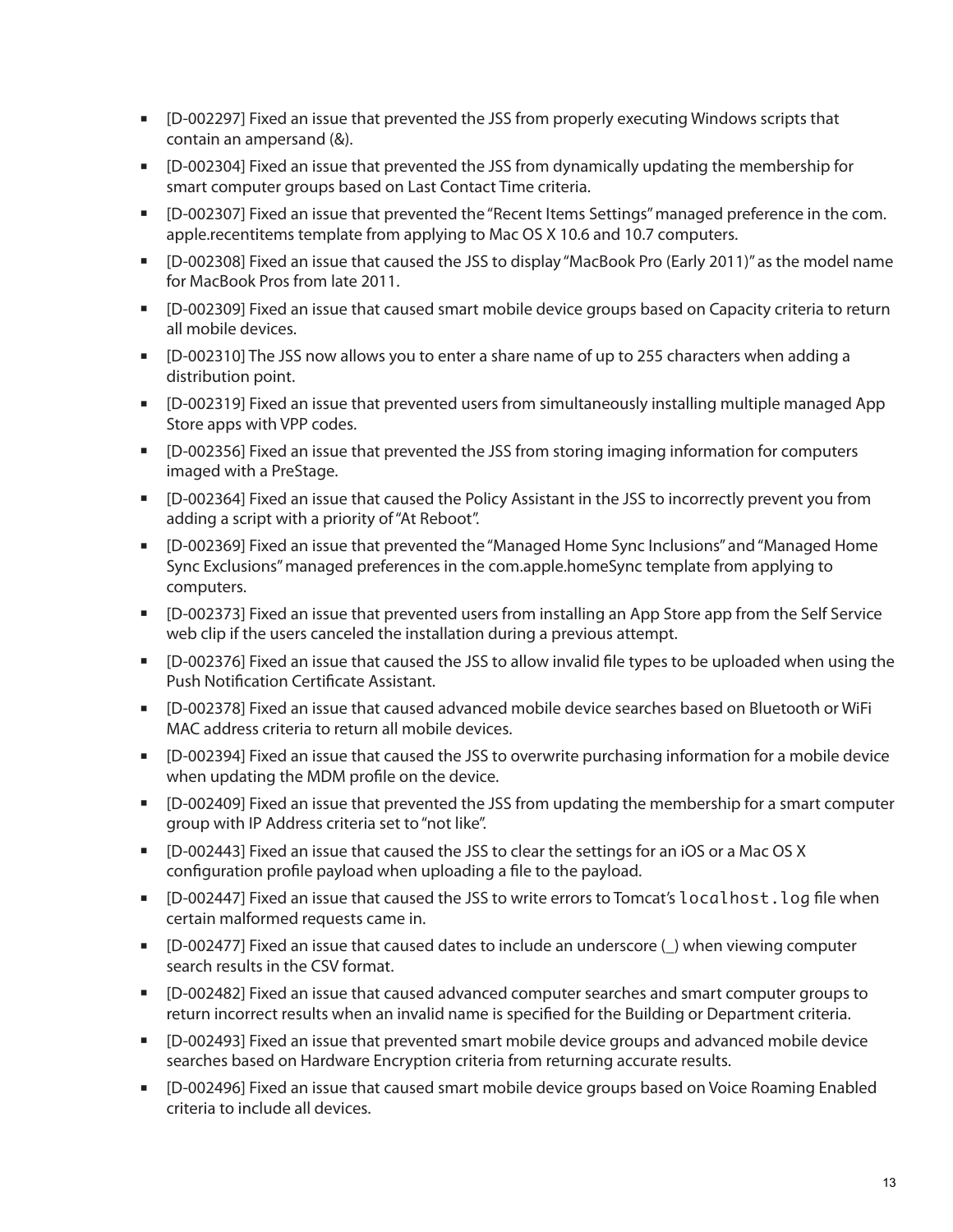- [D-002497] Fixed an issue that prevented advanced mobile device searches based on Security or Network criteria from returning accurate results.
- [D-002499] Fixed an issue that caused the JSS to return an internal server error when performing a mass update on mobile device purchasing information from GSX.
- [D-002501] Fixed an issue that caused advanced software searches based on "License Registered To" criteria to return all licensed software.
- [D-002506] Fixed an issue that caused advanced mobile device searches based on Mobile Device Model criteria set to "is" or "like" to return no matches.
- [D-002507] An error is now displayed in the logs for policies that fail when a script is not available on the distribution point.
- [D-002514] Fixed an issue that prevented the JSS from displaying user and group names in the Login Window payload for saved Mac OS X configuration profiles.
- [D-002518] Fixed an issue that caused the JSS to display "Not available" in the **Date** field for redeemed VPP codes.
- [D-002547] Fixed an issue that caused the JSS to log an error when manually acquiring a computer.
- [D-002549] Fixed an issue that caused the JSS to display an error in the Casper Imaging logs for computers that are not already in the JSS at the time they are imaged.
- [D-002557] Fixed an issue that caused the VPN payload for iOS configuration profiles to incorrectly require account and group information when the Connection Type is "Cisco AnyConnect".
- [D-002562] "Custom SSL" is now displayed as a Connection Type in the VPN payload for iOS configuration profiles.
- [D-002573] Fixed an issue that caused iOS configuration profiles with an Email payload to disable the required fields in the Email settings on mobile devices.
- [D-002578] The JSS now allows you to enter up to 255 characters in the **Position** field in a computer's Location information.
- [D-002586] Fixed an issue that prevented the "Application Tiles" managed preference in the com.apple. Dock template from being applied properly on Mac OS X 10.6 and 10.7 computers when set to userlevel enforced.
- [D-002589] Fixed an issue that caused the JSS to stall or crash when attempting to display the logs for packages installed by Installer.app or Software Update.
- [D-002591] Fixed an issue that caused App Store apps to continue to be displayed in the Self Service web clip after they have been installed and prevented the JSS from updating the redemption status of VPP codes.
- [D-002607] Fixed an issue that caused the JSS to display incomplete policy logs for scripts that include an ampersand (&) in their output.
- **•** [D-002609] Policies that require a reboot in zero minutes now display a Reboot message before rebooting client computers.
- [D-002613] Fixed an issue that prevented Mac OS X configuration profiles with a Network payload for an 802.1x network from passing network authentication credentials to computers.
- [D-002617] Fixed an issue that caused the JSS to overwrite a managed mobile device's location information with a computer's location information if the device is connected to the computer and a network segment overrides the computer's location information.
- [D-002636] The JSS now displays failed policies in red in the policy logs for a specific computer.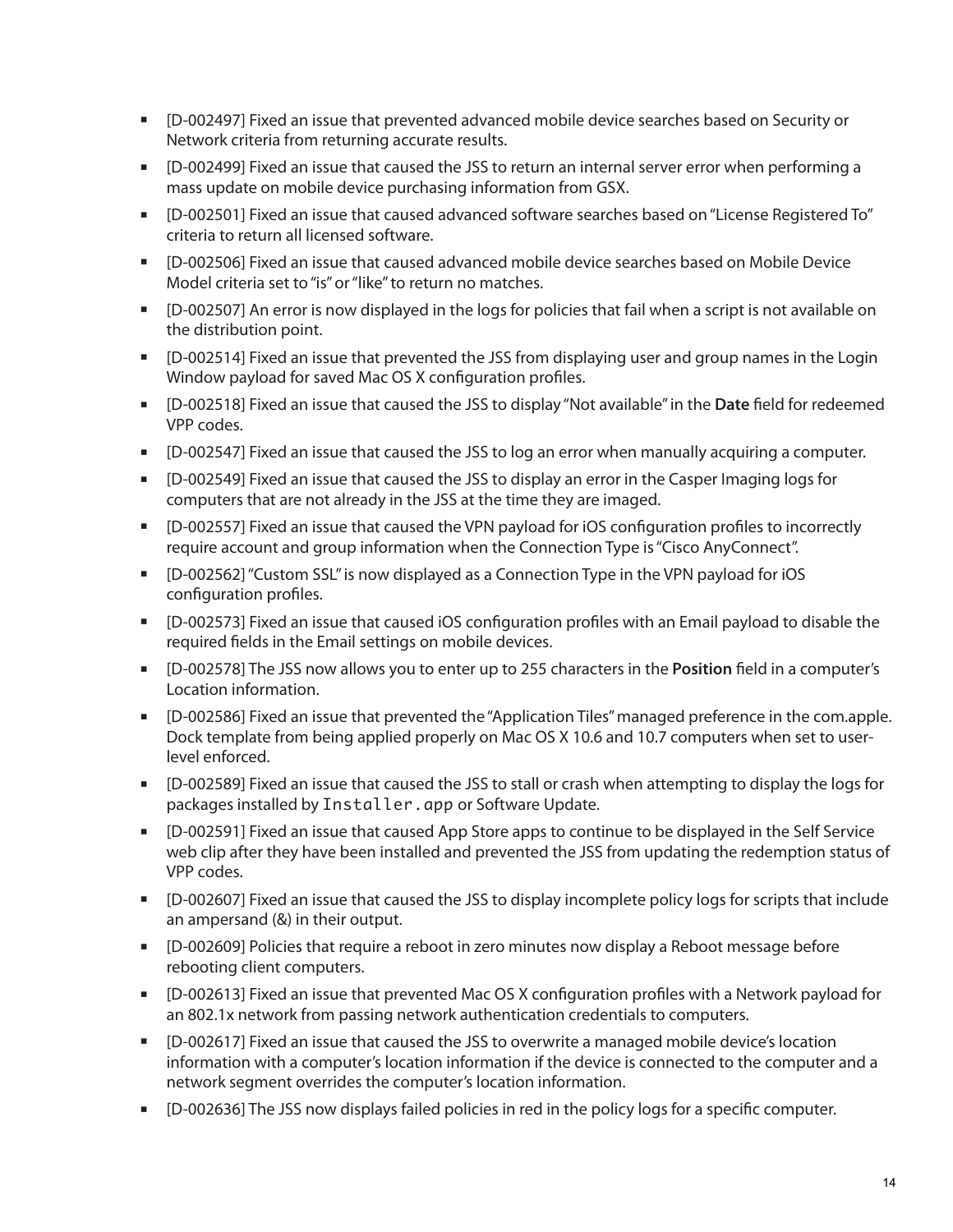- [D-002637] The default log directory for Change Management in the JSS is now populated based on the platform that the JSS is hosted on.
- [D-002639] The JSS can now read information for PKCS12 keystore files.
- [D-002641] Fixed an issue that prevented the JSS from accurately reporting the state of mobile device apps.
- [D-002650] Fixed an issue that prevented the JSS from displaying inventory information that contains special characters.
- [D-002658] The Self Service web clip now displays updates for managed apps.
- [D-002659] Fixed an issue that prevented the JSS Summary from reporting the correct scope for mobile device apps.
- [D-002660] Fixed an issue that caused user-level Mac OS X configuration profiles to be re-installed at every user login.
- [D-002661] Fixed an issue that prevented the JSS from attempting to re-install failed Mac OS X configuration profiles until six hours after the initial failure.
- [D-002669] The JSS now accurately reports the redemption status and date redeemed for VPP codes.
- [D-002672] Fixed an issue that caused the JSS to display the size of a secondary hard drive as the size of a primary hard drive.
- [D-002673] Fixed an issue that prevented the JSS API from properly returning the HTTP URL and port for distribution points.
- **•** [D-002674] The JSS now populates the bundle identifier when linking to an App Store app.
- [D-002688] Fixed an issue that caused the Spotlight system preference to be disabled when a Mac OS X configuration profile with a Restriction payload is installed.
- [D-002691] Fixed an issue that prevented Mac OS X configuration profiles from being installed within five minutes in clustered environments.
- [D-002694] Fixed an issue that caused "<BR>" to appear in managed preferences created from templates, preventing the preferences from being applied.
- [D-002696] Fixed an issue that caused the JSS to return a 500 error when uploading an icon for a Self Service URL plug-in if the JSS is hosted on a Linux server.
- [D-002703] Fixed an issue that prevented the JSS from installing user-level Mac OS X configuration profiles in a clustered environment.
- [D-002680] The JSS API now allows you to create and update static mobile device groups, and update smart mobile device groups.
- [D-002681] Fixed an issue that caused advanced mobile device searches based only on General criteria to return inaccurate results.
- **•** [D-002692] Fixed an issue that caused computers to be un-enrolled when submitting improperly formatted inventory.
- [D-002712] Fixed an issue that prevented multiple Custom Settings payloads from being added to Mac OS X configuration profiles.
- [D-002749] Fixed a cross-site scripting (XSS) vulnerability on the computerLogs.html page.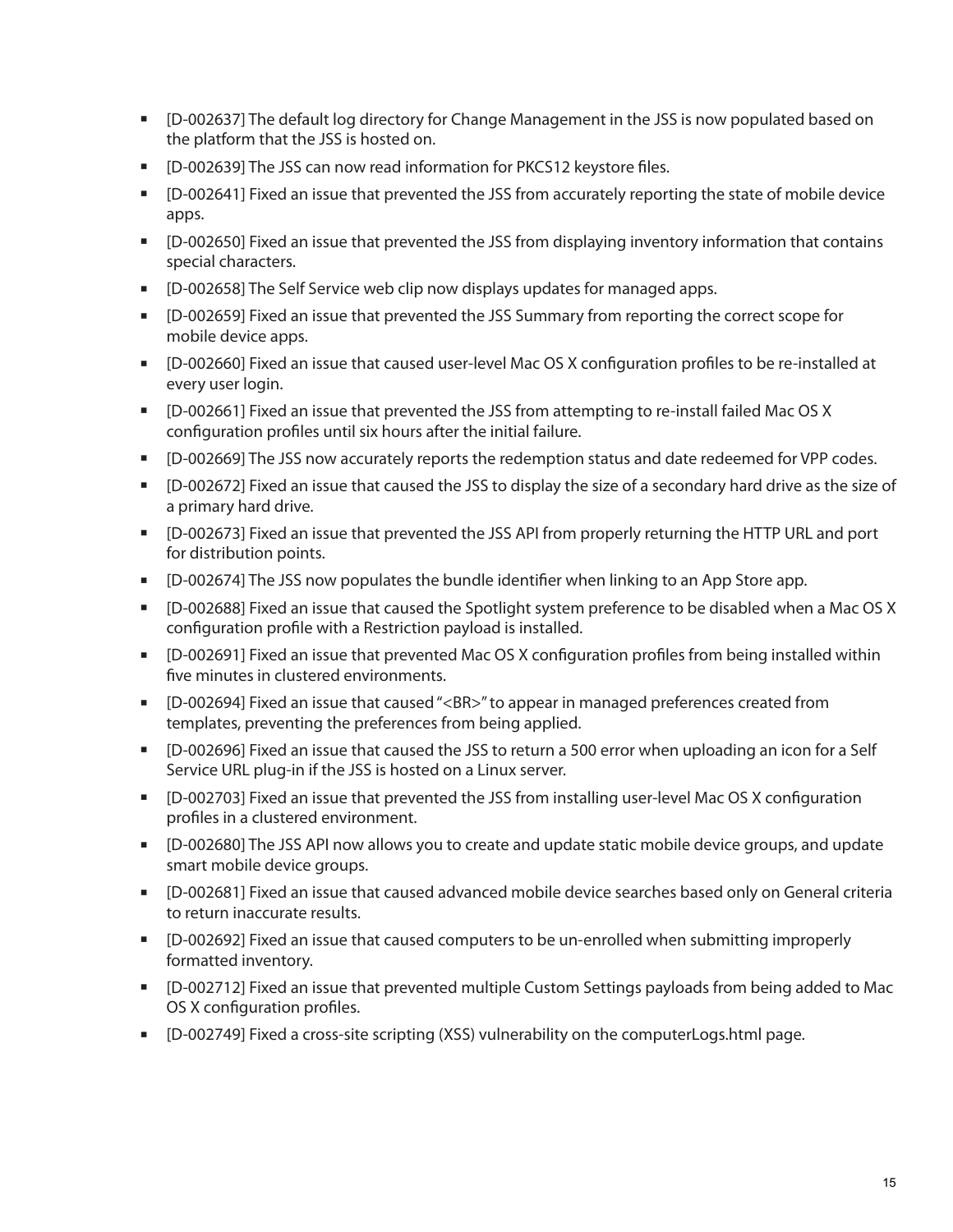### **JSS Database Utility**

[D-002593] Fixed an issue that caused the JSS Database Utility to default to the root directory instead of the home directory when restoring a database backup.

#### **JSS Installer for Windows**

[D-001837] The JSS Installer for Windows (JSS Installer.msi) now backs up and restores the database.xml file when upgrading the JSS.

#### **Recon**

- [D-002398] Recon now allows you to choose a warranty, lease, and maintenance expiration date that is in the future.
- [D-002471] Fixed an issue that caused network scans to fail after one week if Recon is not restarted.
- [D-002472] Increased the security of network scans.
- [D-002558] Fixed an issue that prevented Recon from connecting to the JSS if the JSS contains a computer record with an IP address of "null".
- [D-002566] Fixed an issue that caused Recon to display an HTTP Status 500 error when locally acquiring a computer with a user home directory or user name that contains a percent symbol (%).
- **•** [D-002652] Fixed an issue that prevented Recon from submitting inventory when the management account on the computer does not have a user's home folder.

#### **Recon.exe**

- **EXED-002196] Fixed an issue that prevented Recon.exe from reporting applications.**
- [D-002415] Fixed a problem that caused Recon.exe to be displayed as "QuickAdd" in the Add/Remove Programs list on Windows computers.

#### **Self Service**

- [D-002626] Fixed an issue that prevented Self Service from automatically closing the policy description after installing a policy on a client.
- [D-002316] Fixed an issue that prevented Self Service from properly displaying icons for URL plug-ins if the JSS is hosted on Windows or Linux.
- [D-002399] Self Service now displays a message stating the success or failure of a policy.
- [D-002413] Fixed an issue that caused Self Service to prompt users for administrator credentials before running a policy.
- **EXP** [D-002560] Fixed an issue that prevented Self Service from showing the progress of large Adobe installations.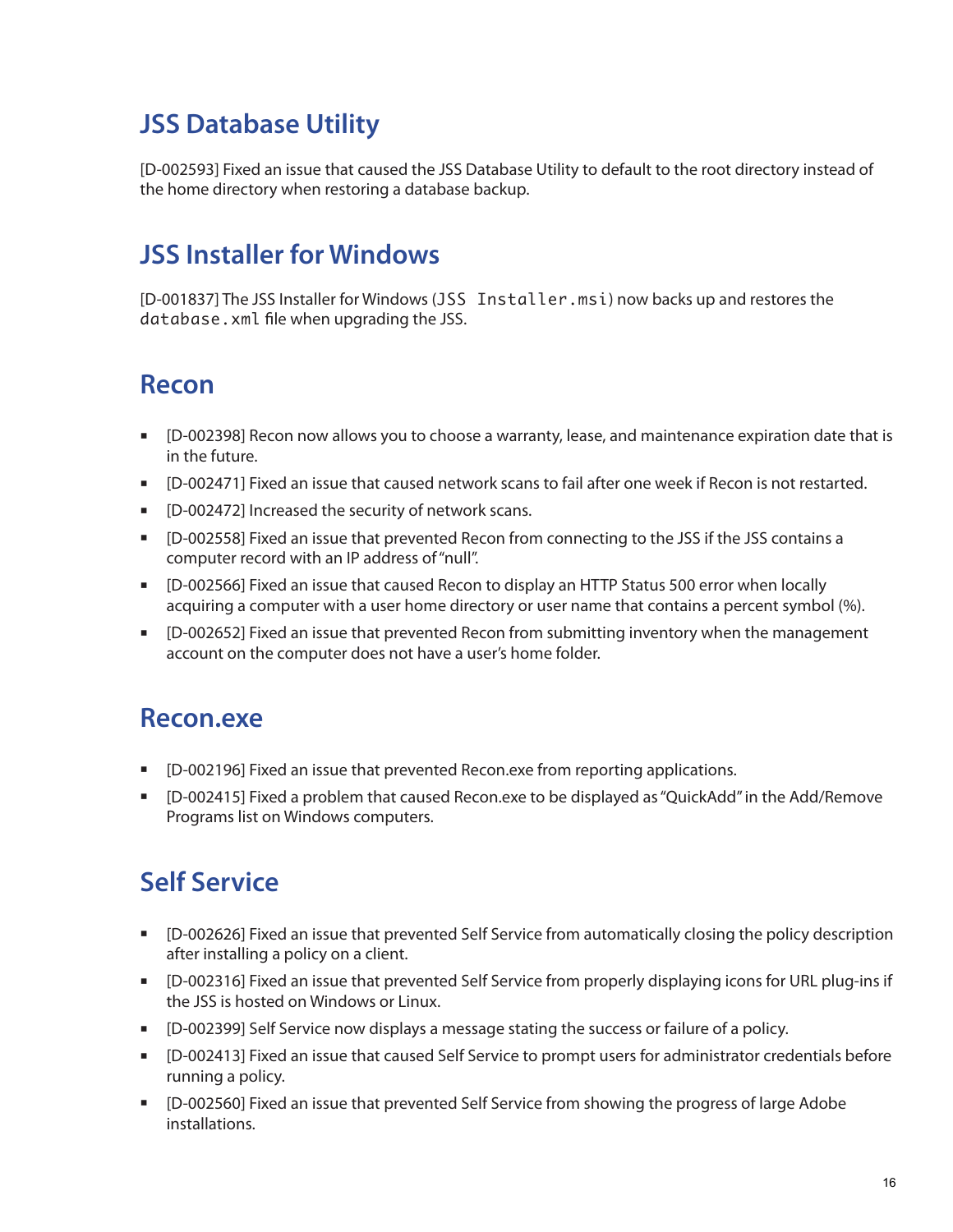- [D-002633] Fixed an issue that prevented Self Service from displaying URL plug-ins that contain special characters in the description.
- [D-002732] Fixed an issue that prevented Self Service URL plug-ins from working properly if there is a special character in the URL.

## **/usr/sbin/jamf (jamf binary)**

- [D-002210] Fixed an issue that prevented scripts with an .applescript extension from being executed from a distribution point with HTTP downloads enabled.
- [D-002240] The jamf binary now displays an error in policy logs when binding to Active Directory fails.
- [D-002265] Fixed an issue that prevented the jamf binary from installing packages and scripts with an apostrophe (') in the filename.
- [D-002296] Fixed an issue that caused the jamf binary to repeatedly submit logs for offline policies when Max Clock Skew is enabled in the JSS and the time on the client and server differs by more than the specified number of minutes.
- [D-002553] Fixed an issue that caused the jamf binary to flush policy history for computers when upgrading from v8.31 to v8.4 and enabling certificate-based communication in the JSS if certificatebased communication was disabled in v8.31.
- [D-002556] Fixed an issue that caused the jamf binary to return a 401 Failure error when collecting inventory if certificate-based communication is enabled in the JSS.
- [D-002574] Fixed an issue that caused the sudo jamf enroll command to enroll unmanaged Mac OS X 10.7 computers twice.
- [D-002614] Fixed an issue that caused the jamf binary to run a policy multiple times on the same computer if the policy fails to complete before the next trigger.
- [D-002623] Fixed an issue that prevented the jamf binary from submitting policy logs to a JSS hosted on Windows when certificate-based communication is enabled.
- [D-002651] Fixed an issue that prevented the jamf binary from submitting inventory information for applications with a special character in the name.
- [D-002665] Fixed an issue that prevented the jamf binary from downloading packages and scripts over HTTP from distribution points that use Digest authentication.
- **•** [D-002675] Fixed an issue that prevented the jamf binary from properly detecting proxy servers.
- [D-002698] Fixed an issue that prevented the jamf binary from binding Mac OS X 10.7 computers to Open Directory.
- [D-002743] Fixed an issue that caused inventory updates to fail for computers that have a percent symbol (%) in a receipt name.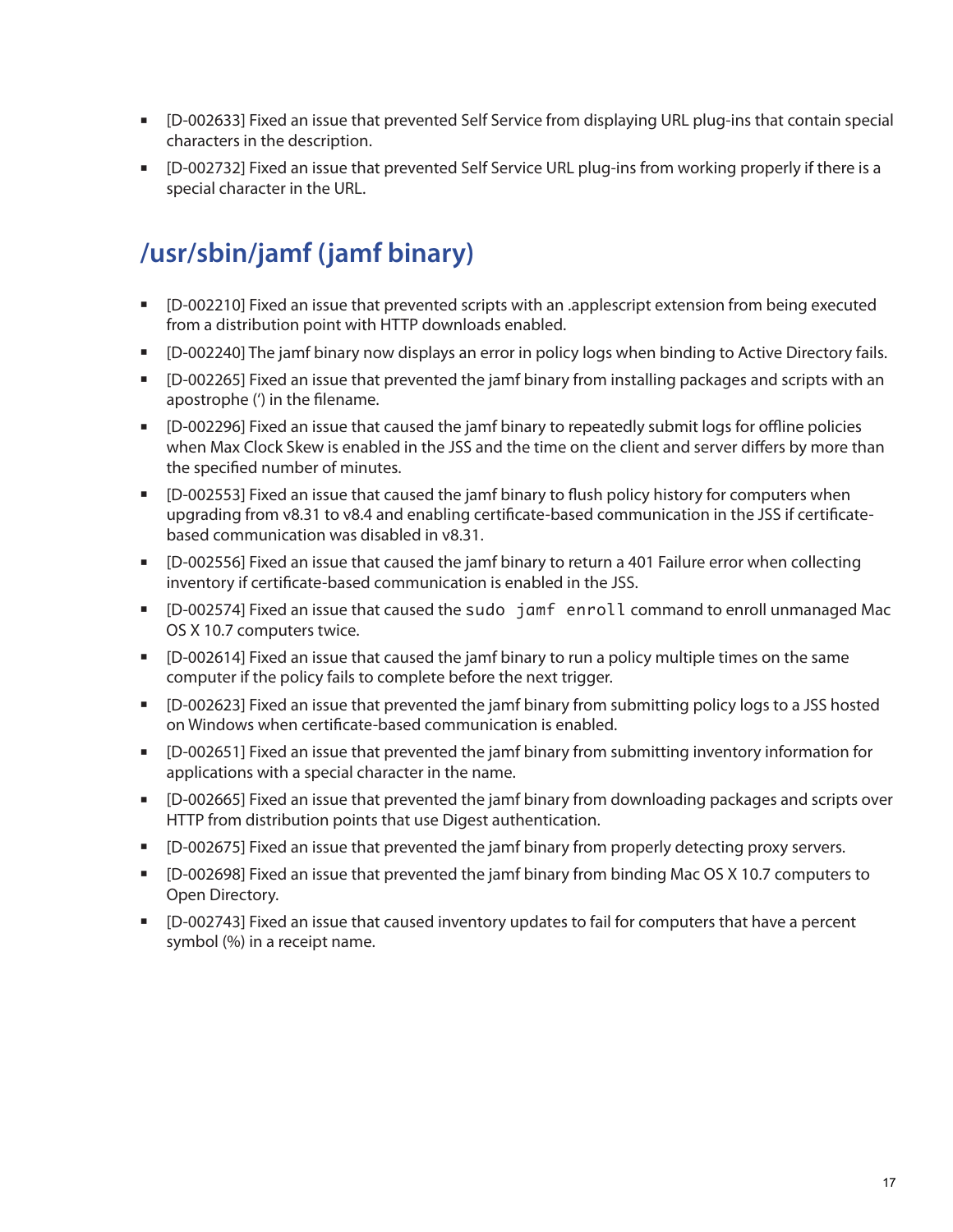# **Implemented Feature Requests in 8.51**

The following feature request is implemented in the Casper Suite v8.51:

[JAMF Nation [FR-](https://jamfnation.jamfsoftware.com/featureRequest.html?id=405)405] The JSS allows you to create or upload an iOS configuration profile that includes a web clip with the tel:// prefix.